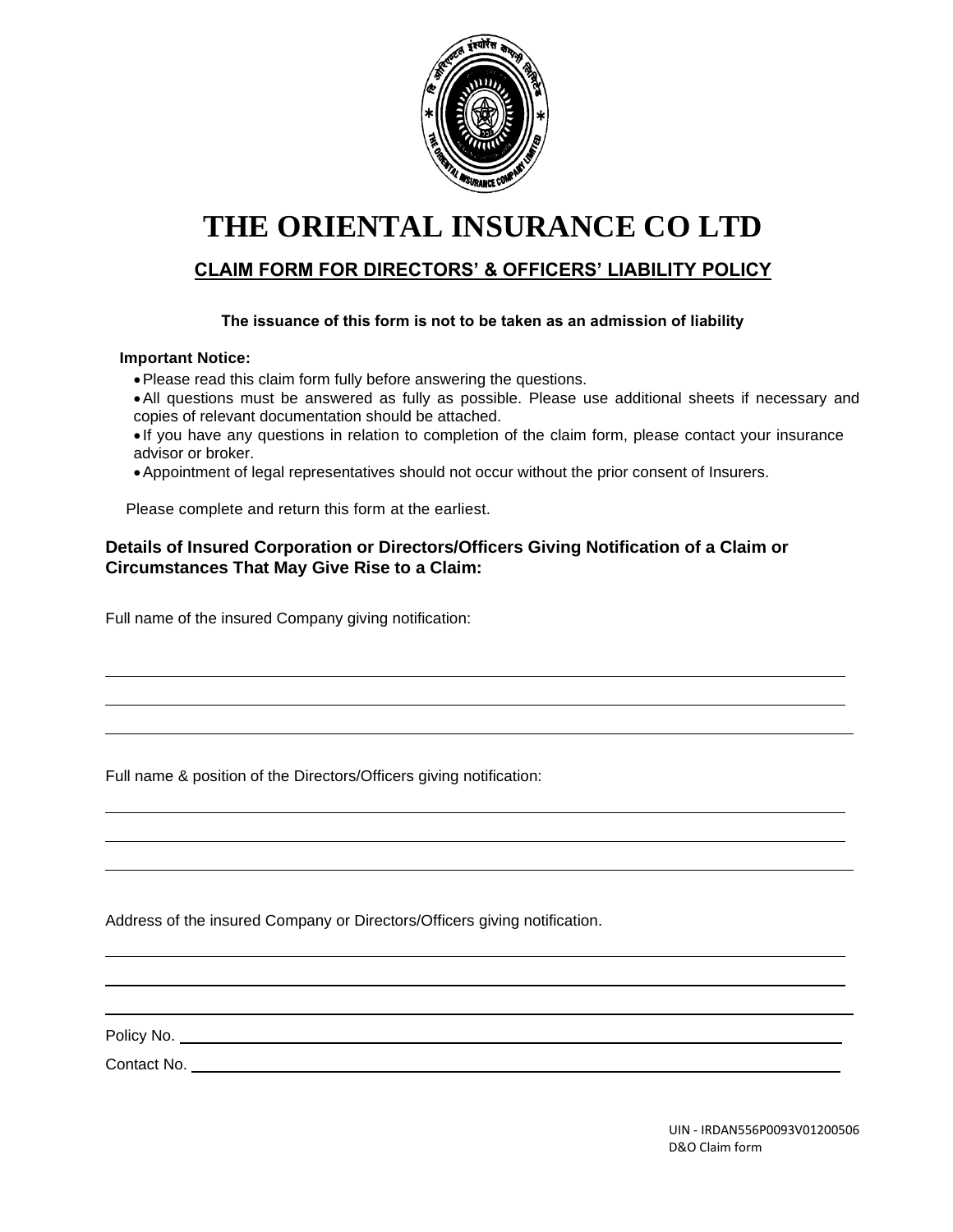### **Details of The Relevant Insured Person(s):**

Full name and position of the insured person(s) who is/are the subject of the claim or circumstance.

Name of the insured entity of which such insured person(s) is/are a director/officer or employee, if not the insured corporation.

#### **Details Of Claimant**

 $\overline{a}$  $\overline{a}$  $\overline{a}$  $\overline{a}$ 

 $\overline{a}$ 

 $\overline{a}$  $\overline{a}$ 

 $\overline{a}$ 

 $\overline{a}$  $\overline{a}$ 

 $\overline{a}$  $\overline{a}$ 

 $\overline{a}$  $\overline{a}$ 

 $\overline{a}$  $\overline{a}$ 

 $\overline{a}$  $\overline{a}$ 

 $\overline{a}$ 

Full name of the claimant or potential claimant (i.e. the party making the claim or potential claim upon the insured).

Address of the claimant:

#### **Details Of The Subject Activity**

From what activity on the part of the insured does the claim or circumstance arise?

Was the performance or undertaking of such activity evidenced in writing? If so, please attach a copy. If not, please provide relevant information.

When was the activity from which the claim arises or may arise performed or undertaken?

#### **Details of Claim or Circumstance**

What is the precise nature of the claim (i.e. the claimant's allegations) or the fact or circumstance that might give rise to a claim?

 $\overline{a}$ 

 $\overline{a}$ 

 $\overline{a}$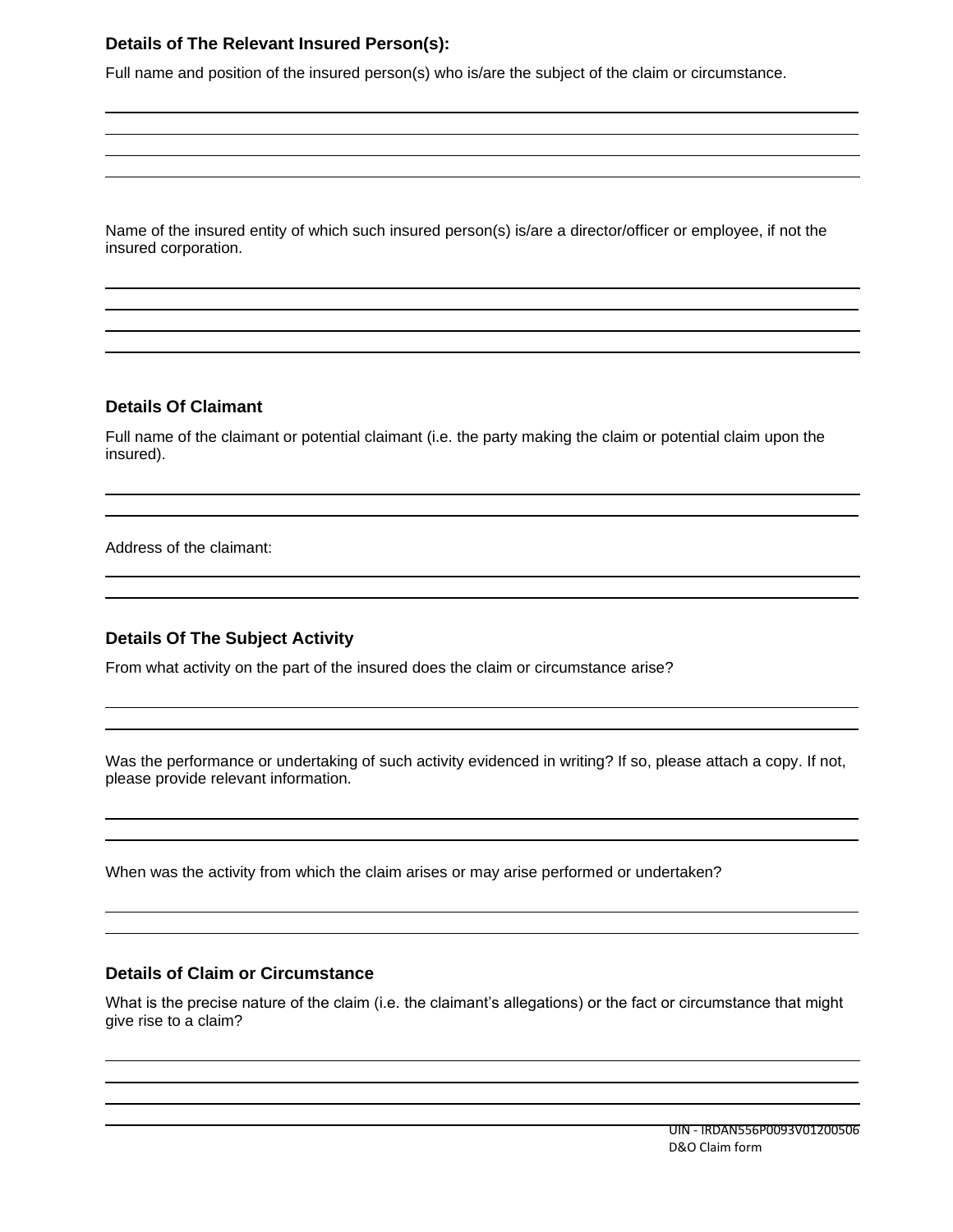Have proceedings been commenced? If so, please attach a copy of the court documents.

On what date did you first become aware of the claim or of the fact or circumstance?

On what date was the claim or the intimation of a claim first made to you?

Was the first intimation of a claim oral or in writing? If in writing please attach a copy. If oral, please give a "first person" account of the conversation, (i.e. "I said", "He said").

 $\overline{a}$ 

#### **Amount of Claim**:

 $\overline{a}$  $\overline{a}$ 

 $\overline{a}$ 

 $\overline{a}$ 

 $\overline{a}$  $\overline{a}$ 

 $\overline{a}$  $\overline{a}$ 

The Debtor(s) was/were and still is/are indebted to the Claimant as follows:

| Name(s) of<br>Director(s) and/or<br>Officers/Company | Amount of Claims Lodged | Bifurcation of the<br>Amount of Lodged<br>Claim |
|------------------------------------------------------|-------------------------|-------------------------------------------------|
|                                                      |                         |                                                 |
|                                                      |                         |                                                 |
|                                                      |                         |                                                 |
|                                                      |                         |                                                 |

When the claim was first notified to Oriental Insurance?

#### **Documentation:**

 $\overline{a}$ 

Provide all particulars of the D&O Claim and supporting documentation, including any Claim assignment/transfer agreement or similar documentation, if applicable, and including amount and description of transaction(s) or agreement(s), and the legal basis for the D&O Claim against the specific Directors or Officers at issue. (Please attach separate sheets if needed)

| UIN - IRDAN556P0093V01200506 |
|------------------------------|
| D&O Claim form               |